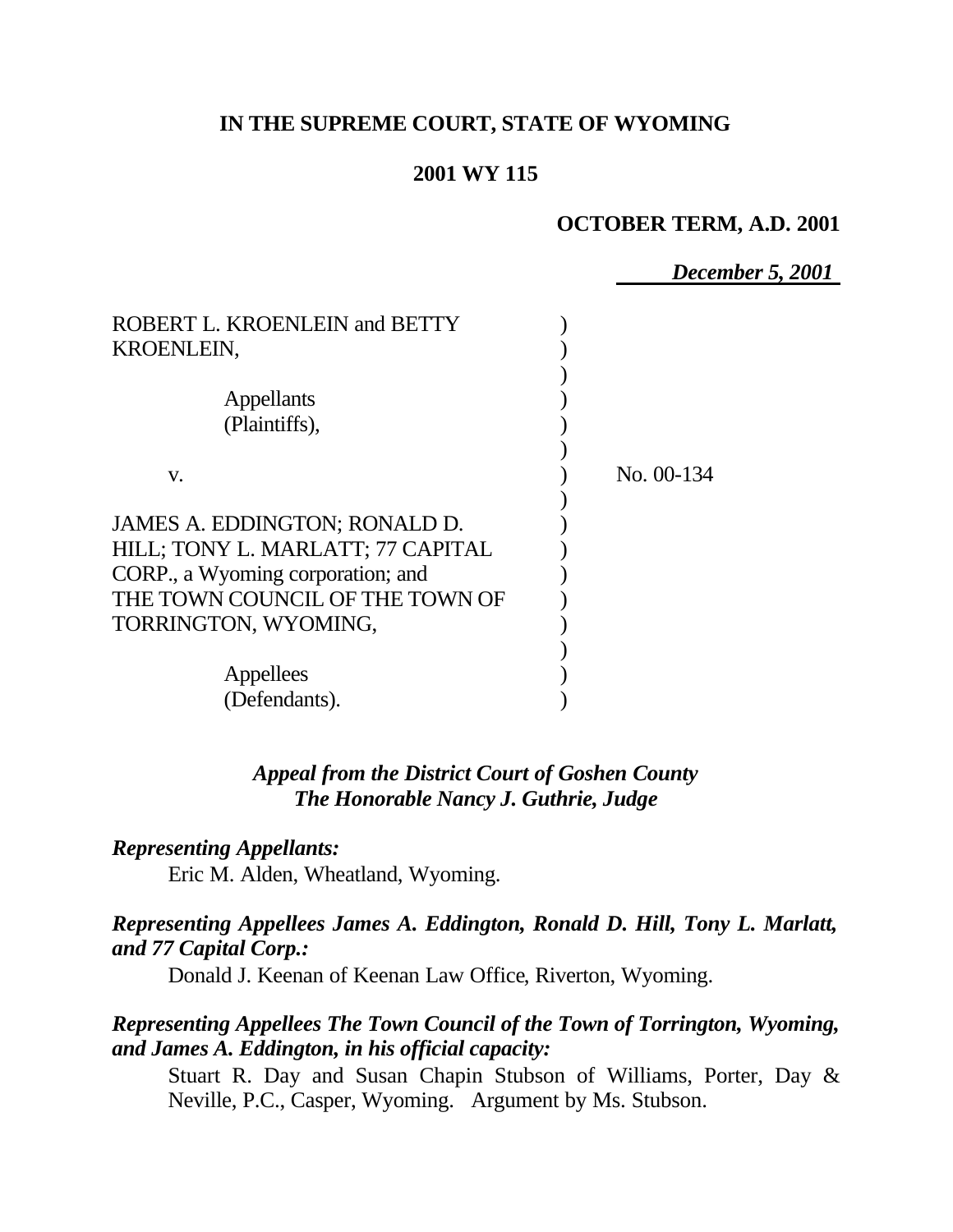**Before LEHMAN, C.J.; GOLDEN and KITE, JJ., and SPANGLER, D.J., Retired.**

**NOTICE: This opinion is subject to formal revision before publication in Pacific Reporter Third. Readers are requested to notify the Clerk of the Supreme Court, Supreme Court Building, Cheyenne, Wyoming 82002, of any typographical or other formal errors so that correction may be made before final publication in the permanent volume.**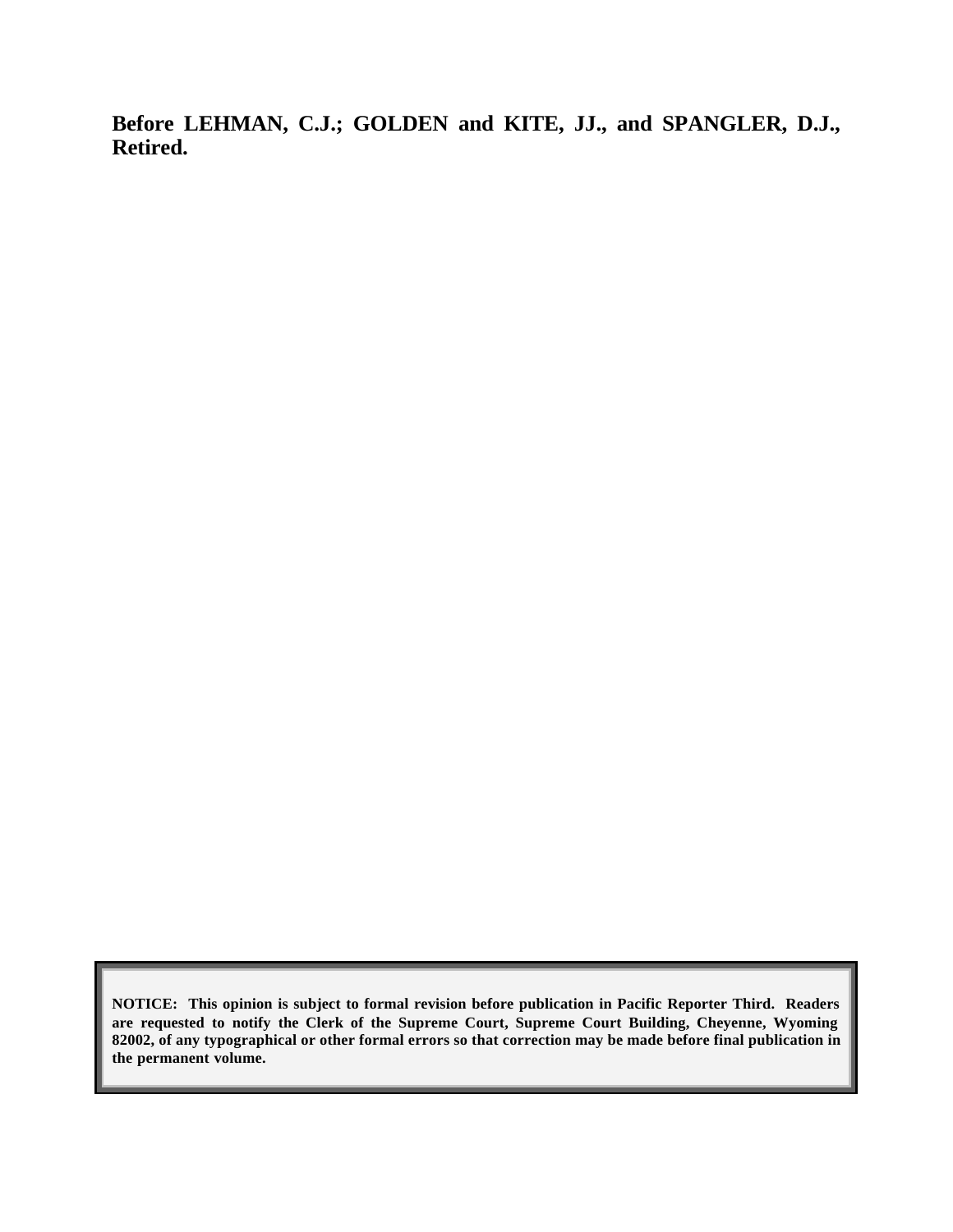### **GOLDEN**, Justice.

[¶1] This appeal requires that we consider various issues arising from passage of an annexation ordinance and the issuance of a liquor license. Appellee the Town Council of the Town of Torrington (Town Council) passed an annexation ordinance for property belonging to Appellees Eddington, Hill, Marlatt (property owners), 77 Capital Corp. Before the annexation was effective, the property owners applied for a retail liquor license. Appellants Robert L. Kroenlein and Betty Kroenlein (Kroenleins) sought a declaratory judgment that the annexation ordinance and liquor license were void because statutory requirements were not properly followed, and Appellee Eddington, Torrington's town attorney, had participated in the decision-making process despite a conflict of interest. The district court ruled that because the initial liquor license had expired by passage of time, any questions regarding issuance were moot. It further determined that the annexation ordinance was properly enacted pursuant to Wyo. Stat. Ann. § 15-1-407. Summary judgment was entered in favor of all appellees.

[¶2] Kroenleins' appeal requires that we determine whether the mootness doctrine precludes review of procedural defects in issuing a liquor license; whether a town attorney is prohibited from holding a liquor license either by statute or conflict of interest; and whether the annexation ordinance is valid. We affirm.

### **ISSUES**

[¶3] Kroenleins present this statement of the issues:

1. Are defects in the original issuance of a liquor license rendered moot by its renewal during the course of litigation?

- a. Procedural defects which do not recur on renewal
- b. Jurisdictional defects which remain at renewal

2. Is the annexation procedure provided in W.S. § 15-1-407 subject to the requirements of  $\S$  15-1-403(c) and (d) and the findings required by  $\S$  15-1-402(a) and other annexation statutes?

3. Is a prosecuting attorney a person prohibited from holding a liquor license under W.S. § 12-4-103(a)(ii)?

4. May a person prohibited by W.S. § 12-4-103 from holding a liquor license avoid that prohibition by holding through a corporation?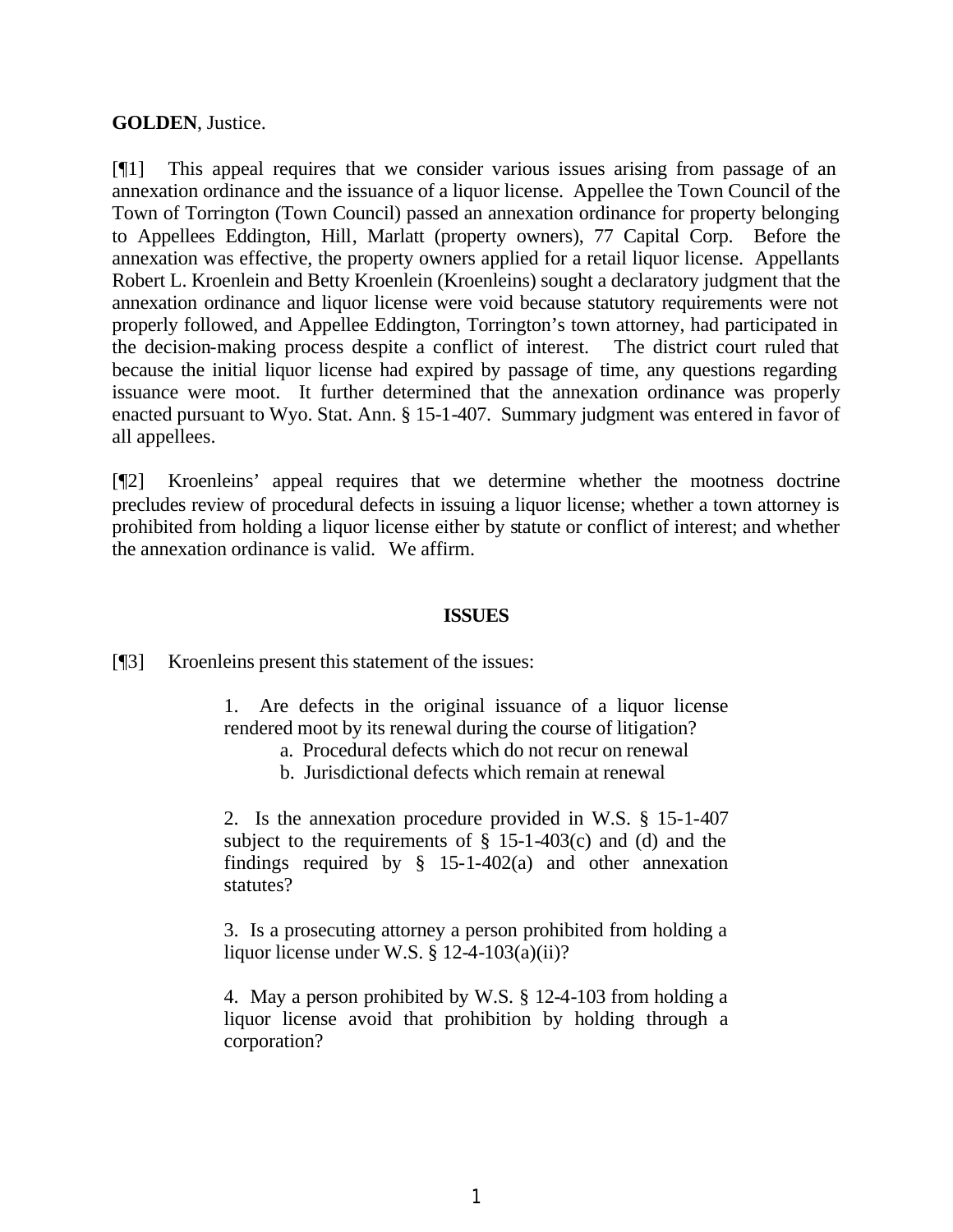Appellees James A. Eddington, Ronald D. Hill, Tony L. Marlatt, and 77 Capital Corp. restate the issues to be:

> A. Did renewal, without objection from Appellants, of the liquor license issued by Appellee Town of Torrington to Appellee 77 Capital Corp. render issues raised concerning the initial licensing proceedings moot?

> B. Did Appellee Town of Torrington effectively annex lands belonging to Appellees Eddington, Hill and Marlatt?

> C. May a town attorney own a significant interest in a corporation holding a liquor license issued by the town?

Appellees Town Council of the Town of Torrington and Eddington, in his official capacity as Town of Torrington attorney, present these issues:

> A. Did the District Court err in ruling that the Wyoming Statutes provide three separate and distinct avenues by which property may be annexed into a town or city and the Torrington Town Council fully and fairly met the requirements for annexation under Wyo. Stat. § 15-1-407 (Lexis 1999) and therefore the annexation of a particular parcel was proper?

> B. Did the Appellants come before this Court with "clean hands" even though they admitted in the record that they knew about the annexation and liquor license proceedings and failed to timely respond to requests for public comment?

> C. Do Appellants, as parties who only have a threat of economic competition and who were otherwise not involved in the annexation and liquor licensing process, having standing to contest the validity of the Torrington Town Council's actions?

> D. Did the District Court err in finding that the issue of whether or not a liquor license was properly issued was rendered moot in light of the Torrington Town Council's subsequent renewal of the liquor license?

## **FACTS**

[¶4] Kroenleins' complaint arose following the annexation of property and the issuance of a liquor license for that property by the Town Council. On July 17, 1997, 77 Capital Corp.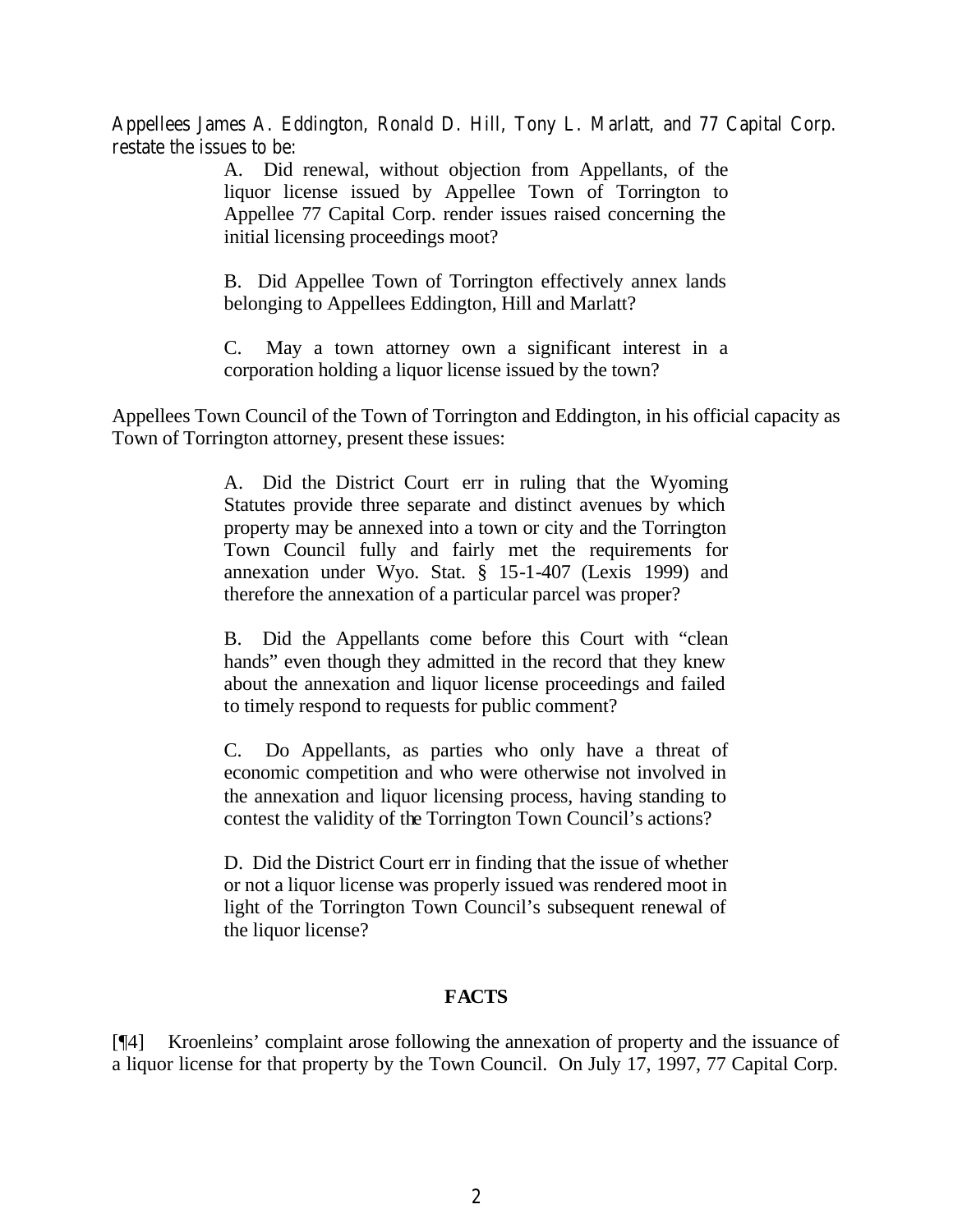purchased a tract of real property known as the truck stop parcel.<sup>1</sup> Appellees Eddington, Hill, and Marlatt are shareholders of 77 Capital Corp. On June 26, 1998, 77 Capital Corp. transferred the truck stop parcel to Eddington, Hill, and Marlatt. On July 28 or 29, 1998, 77 Capital Corp. applied to the Town Council for the issuance of a retail liquor license for the parcel. At the time of the filing of the application for the liquor license, that location was not within the Town of Torrington's corporate limits.

[¶5] On August 3, 1998, Eddington, Hill and Marlatt petitioned the Town Council to annex the truck stop parcel pursuant to Wyo. Stat. Ann. § 15-1-407. On September 1, 1998, the Town Council passed and approved on third and final reading Ordinance No. 946, which annexed the truck stop parcel in the corporate limits of Torrington pursuant to Wyo. Stat. Ann. § 15-1-407. No publication of Ordinance No. 946 occurred before September 4, 1998, but on that date a public notice was published in the Torrington Telegram. On September 2, 1998, a liquor license was issued to 77 Capital Corp. for the truck stop parcel. On February 18, 1999, the Town Council, after proper publication and notice, reissued a retail liquor license to 77 Capital Corp.

[¶6] Kroenleins are residents and property owners in Torrington and also hold a retail liquor license. On September 10, 1998, Kroenleins filed a complaint against the owners, 77 Capital Corp., and the Town Council seeking a declaratory judgment that the annexation and issuance of the liquor license were invalid for violation of statutes. The Kroenleins further alleged that Eddington, Torrington's town attorney, had a conflict of interest and had thus acted improperly by advising the Town Council regarding the liquor license and annexation applications. Based on these alleged improprieties, their complaint requested class action status for competing retail liquor license holders to recover compensatory and punitive damages.

[¶7] Kroenleins filed three separate motions for partial summary judgment. The district court denied all three and entered judgment for the defendants on these three motions and later on all remaining motions. This appeal followed. The relief it seeks is limited to a declaration that the Town Council's annexation ordinance and liquor license issuance are void.

### **DISCUSSION**

## *Standard of Review*

[¶8] "When this Court reviews a summary judgment denying a petition for a declaratory judgment, we invoke our usual standard for review of summary judgments." *Fontaine v. Board of County Comm'rs of Park County*, 4 P.3d 890, 892 (Wyo. 2000). In this instance, there is no contention that any genuine issue of material fact exists, and our concern is

<sup>&</sup>lt;sup>1</sup> Approximately 10.39 acres located in Section 14 of Township 24 North, Range 61 West, Goshen County, Wyoming.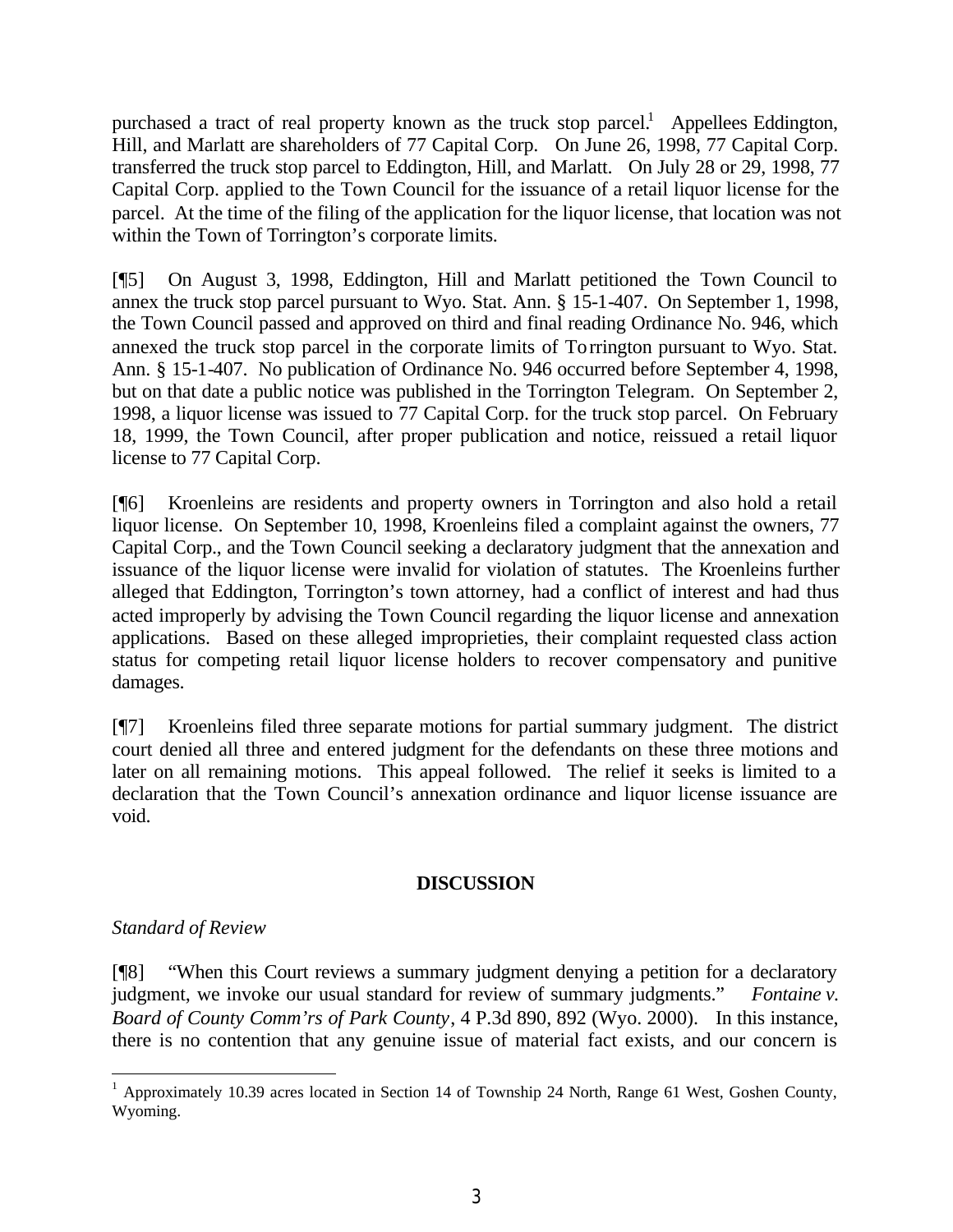strictly with the application of the law. Questions of application of the law, including statutory interpretation, are considered *de novo*. *Anderson Highway Signs and Supply, Inc. v. Close*, 6 P.3d 123, 124 (Wyo. 2000). If the summary judgment can be affirmed under any proper legal theory presented in the record, we will do so. *Fontaine*, 4 P.3d at 892.

[¶9] We have often stated our rules of statutory interpretation. In interpreting statutes, we primarily determine the legislature's intent. *Parker Land & Cattle Co*. *v. Wyo. Game & Fish Comm'n*, 845 P.2d 1040, 1044 (Wyo. 1993). If the language is sufficiently clear, we do not resort to rules of construction. We apply our general rule that we look to the ordinary and obvious meaning of a statute when the language is unambiguous. If the statute's language is clear and unambiguous, we apply its plain meaning and need not consult the numerous rules of statutory construction. *Id.* at 1043.

## *Standing*

[¶10] The Town Council contends that Kroenleins do not have standing to challenge the annexation and liquor license process. In a declaratory judgment action, a party does not have standing to contest issuance of a liquor license by virtue of the party's status as a competitor. *State ex rel. Bayou Liquors, Inc. v. City of Casper,* 906 P.2d 1046, 1050 (Wyo. 1995). A party does have standing as a resident even though he or she is a competitor. *Id.* A resident has standing to contest issuance of a liquor license for those purposes set forth in Wyo. Stat. Ann. § 12-4-104(b)(iv), namely, "that actions which seek to ensure that licenses are issued, renewed or transferred in compliance with the liquor code and local ordinances fit within the broad purpose enunciated by the statute." *Id.* Residents have a strong interest in seeing compliance with the law. *Id.* The record shows that Kroenleins are residents of the Town of Torrington and had standing to contest the issuance of the liquor license.

[¶11] Similarly, Wyo. Stat. Ann. § 15-1-409(a) provides standing to resident property owners if aggrieved by the acts of the governing body because of a failure to comply with the annexation statues. *See Town of Marbleton v.Town of Big Piney,* 719 P.2d 1389, 1390 (Wyo. 1986). The statute states:

> (a) If any landowner in the territory proposed to be annexed or any owner of real property in the annexing city or town, or utility is aggrieved by the acts of the governing body, he may appeal to the district court for a review of the acts or findings thereof.

Wyo. Stat. Ann. § 15-1-409(a) (LexisNexis 2001).<sup>2</sup> As resident property owners, Kroenleins have standing to challenge annexation under the statute.

 $2$  The statutes cited in this opinion have not changed since annexation of said parcel was approved in 1998 unless otherwise indicated.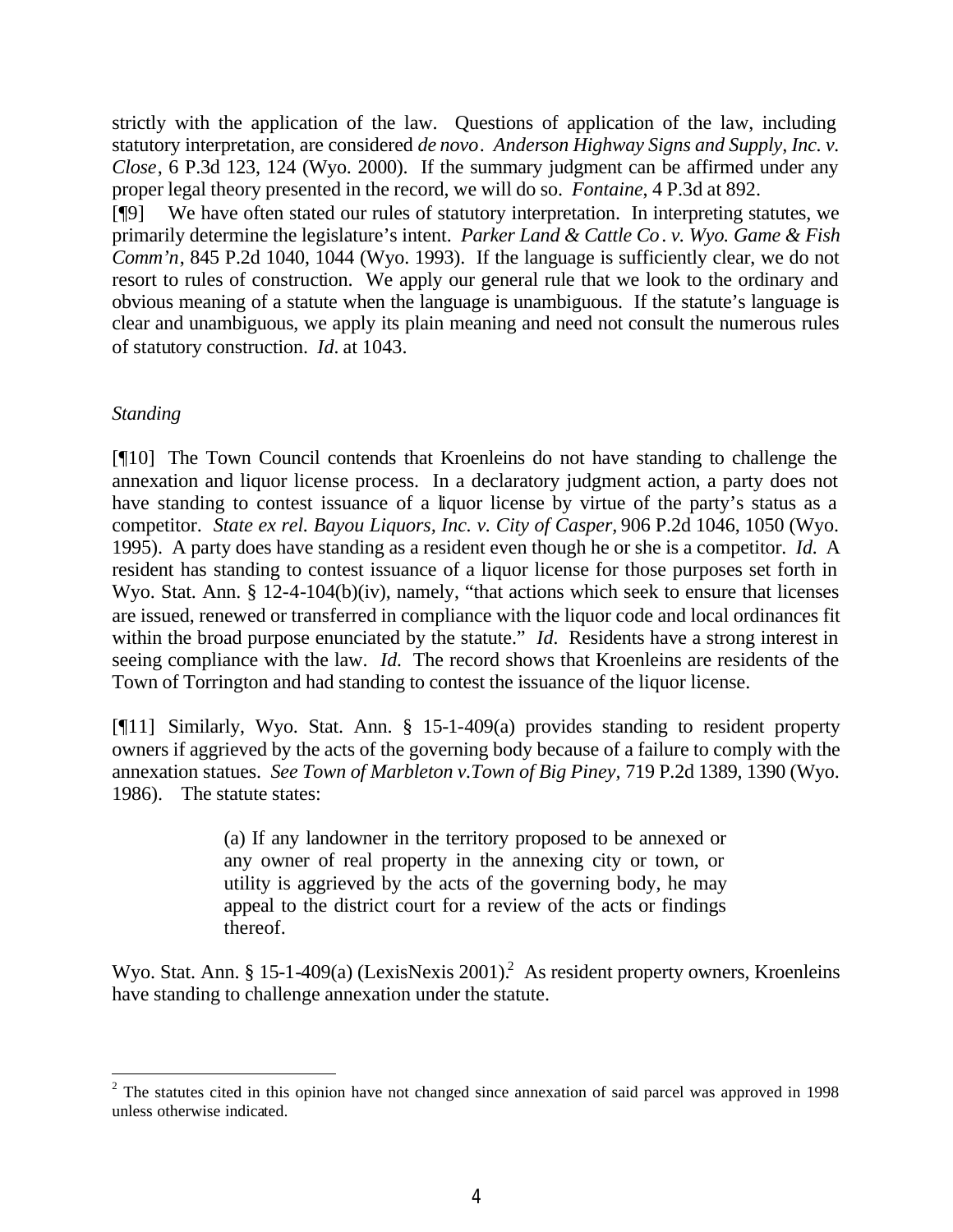### *Validity of Liquor License*

[¶12] Kroenleins complained that the liquor license issued to defendants was invalid because it was issued before the truck stop parcel had been annexed and statutory notice requirements were not followed. The trial court found that these complaints, though meritorious, were now moot because the liquor license had since been properly renewed without Kroenleins' objection. The trial court granted summary judgment to defendants.

[¶13] In *Bard Ranch Co. v. Frederick*, 950 P.2d 564, 566 (Wyo. 1997), we said:

Our general law on justiciability provides that courts should not consider issues which have become moot. *Gulf Oil Corp. v. Wyoming Oil and Gas Conservation Comm'n*, 693 P.2d 227, 233 (Wyo. 1985). We do not decide cases when a decision will have no effect or pertains only to matters that might arise in the future. *McLain v. Anderson*, 933 P.2d 468, 472 (Wyo. 1997). A case is moot when the determination of an issue is sought which, if provided, will have no practical effect on the existing controversy. *Id*. Therefore, if events occur during the pendency of an appeal that cause a case to become moot or make determination of the issues unnecessary, we will dismiss it. *Id*; *see also Rocky Mountain Helicopters, Inc. v. Air Freight, Inc*., 773 P.2d 911, 924-25 (Wyo. 1989).

We have previously held that the mootness doctrine bars review of the validity of a liquor license that has since expired by the passage of time. *State ex. rel. Schwartz v. Jones,* 61 Wyo. 350, 364, 157 P.2d 993, 997 (Wyo. 1945). On appeal, Kroenleins do not contend that this ruling was in error. However, they argue that the mootness doctrine does not apply to the questions of whether the defendants validly hold the license because annexation was void and because a town attorney is prohibited from holding a liquor license both by statute and conflict of interest. These assertions require statutory interpretation, and we will address these issues.

#### *Annexation Statutes*

[¶14] Kroenleins seek to void the annexation ordinance passed by the Town Council. The governing body of a city or town may annex property by petition of a majority of landowners, by petition of the governing body, or by the petition of all owners of the land to be annexed. Wyo. Stat. Ann. §§ 15-1-403, 404 (LexisNexis 2001); Wyo. Stat. Ann. § 15-1- 407 (Michie 1997). Kroenleins contend that the trial court erred in granting summary judgment to appellees after determining that the Town Council properly granted annexation under § 15-1-407, which provides: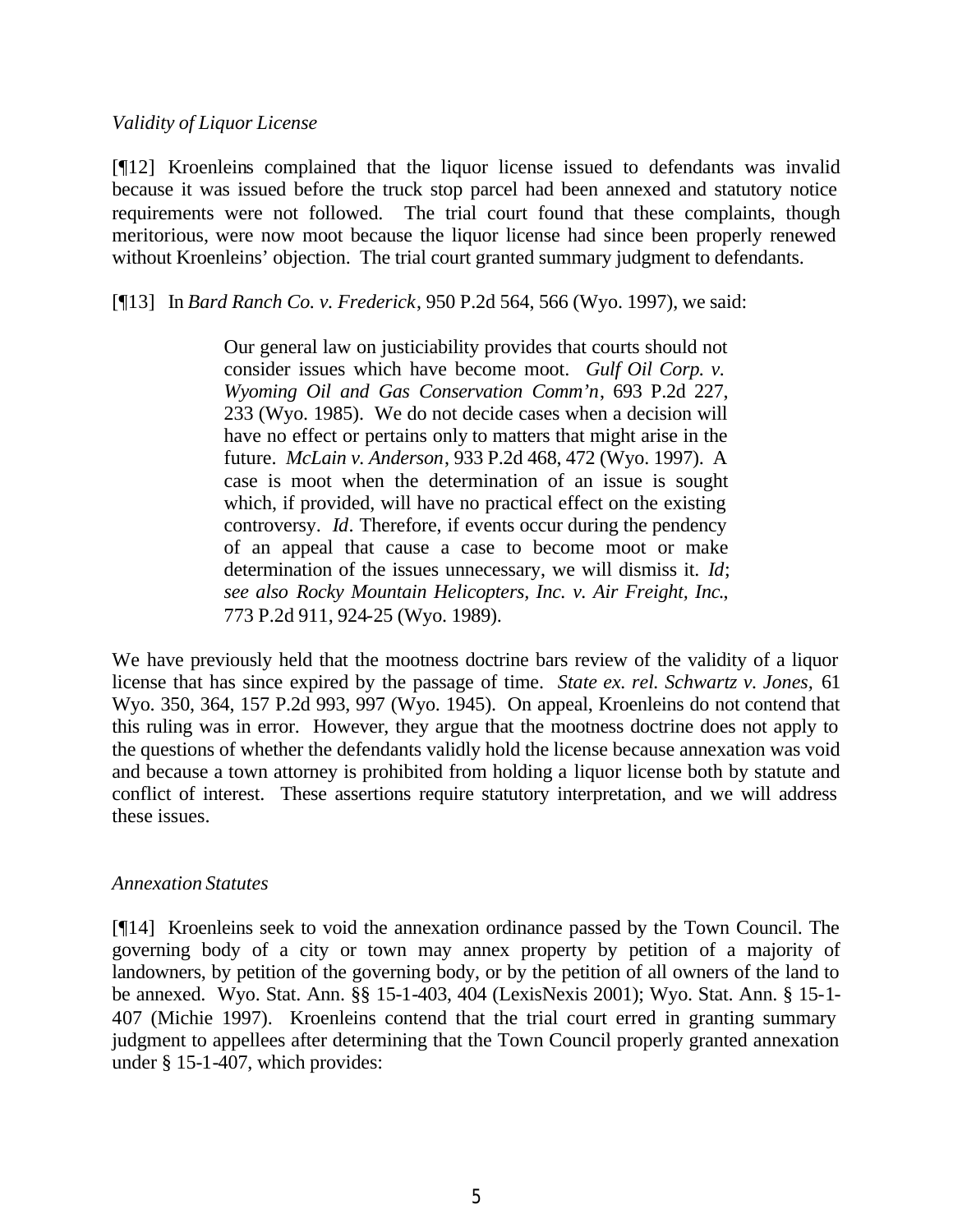If the city is the sole owner of any territory whether or not contiguous that it desires to annex, or **if all of the owners of such land sign a petition to annex, the governing body, by ordinance, may annex the territory to the city or town without notice or public hearing** as provided in W.S. 15-1-405 and without preparing the annexation report or providing the estimates required by W.S.  $15-1-402(c)$  and  $(e)$  and  $15-1 404(a)(ii)(C)$  and (D). All ordinances annexing territory without notice and public hearing shall contain a statement that the territory is solely owned by the petitioning city or town or that all of the owners of the territory have signed a petition requesting annexation.

Wyo. Stat. Ann. § 15-1-407 (Michie 1997)<sup>3</sup> (emphasis added).

[¶15] Kroenleins contend that failure to comply with the petition requirements set forth in Wyo. Stat. Ann. § 15-1-403(d) caused the Town Council to annex land not owned by "landowners" as defined in Wyo. Stat. Ann. § 15-1-401. They claim that § 407 does not provide an independent means of initiating annexation by owners of property that are not landowners which § 401 defines as "the owner of real property in the territory proposed to be annexed who in the last calendar year was liable for property tax thereon." Wyo. Stat. Ann. § 15-1-401(a)(ii) (LexisNexis 2001) states:

> "Landowner" means the owner of real property in the territory proposed to be annexed who in the last calendar year was liable for a property tax thereon or was exempt by law from the payment of taxes on the property. Anyone having a right to purchase land under a written contract is the owner of that land for annexation purposes. For purposes of W.S. 15-1-402, 15-1- 404 and 15-1-405 "landowner" shall include persons owning property which, as a result of the proposed annexation would then be brought within one-half (1/2) mile of the corporate limits of a city which has exercised the authority granted under W.S.  $15-3-202(b)(ii)$ [.]

Wyo. Stat. Ann. § 15-1-403 (LexisNexis 2001) states:

(a) The proceedings for annexation of eligible territory may be initiated by a written petition filed with the clerk of the city or town to which annexation of the territory is proposed, after compliance with the following conditions and procedures:

 $3 \text{ In } 2001$ , this statute was amended and the language "or if all of the owners of such land sign a petition to annex," and "or that all of the owners of the territory have signed a petition requesting annexation" was deleted.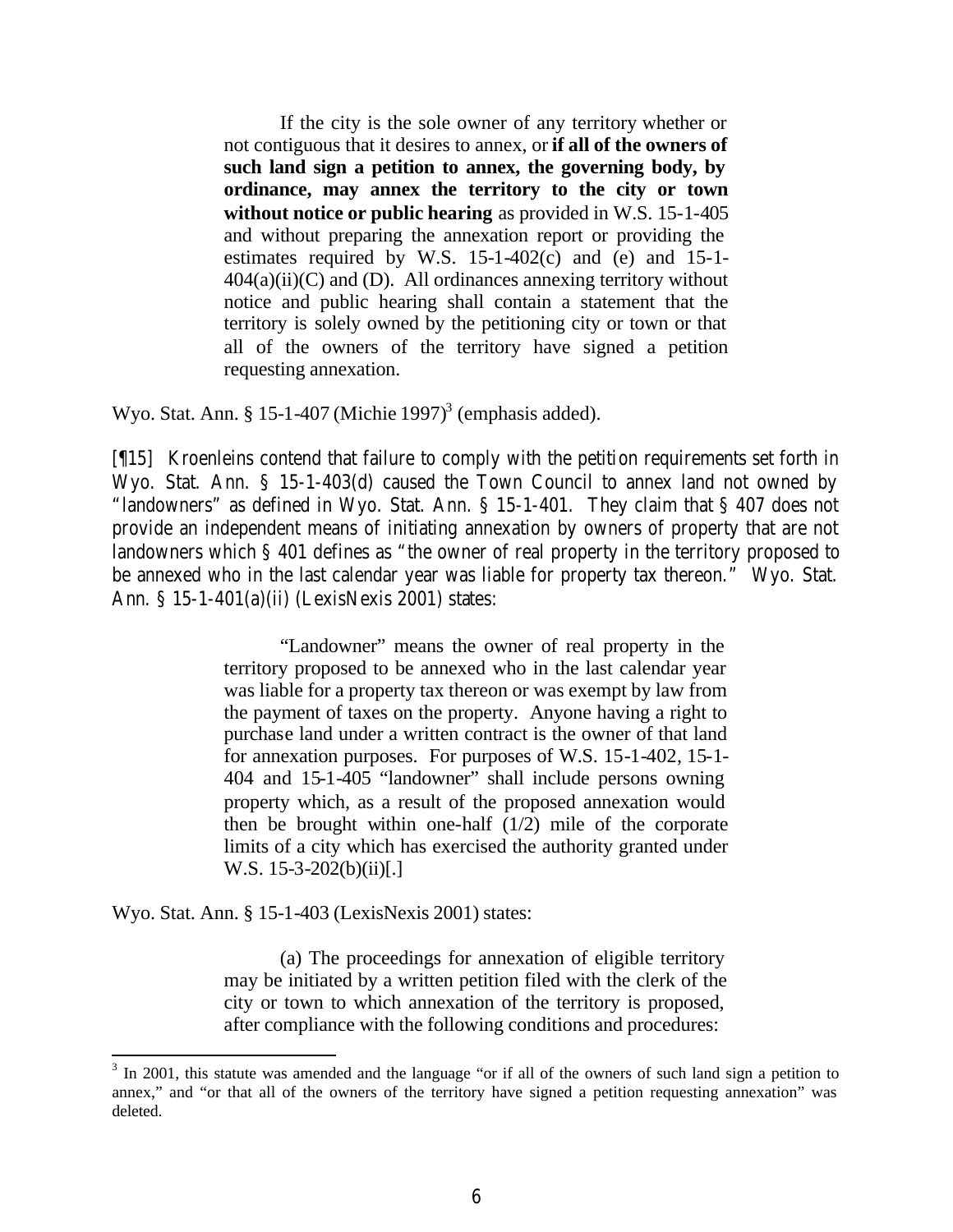(i) The petition is signed and dated by a majority of the landowners owning a majority of the area sought to be annexed, excluding public streets and alleys and tax exempt property;

(ii) The petition contains the following detailed information:

> (A) A legal description of the area sought to be annexed;

> (B) A request that the described territory be annexed;

> (C) A statement that each signer is an owner of land and a description of his land within the area proposed to be annexed; and

(D) A map of the area.

(b) No signature on the petition is valid if it is dated more than one hundred eighty (180) days prior to the date of filing the petition with the clerk. No person signing a petition for annexation may withdraw his signature from the petition after it has been filed with the clerk.

(c) The clerk shall refer the petition to the governing body which, without undue delay, shall take appropriate steps to determine if the petition substantially complies with this article.

(d) If the petition complies, the governing body shall adopt a resolution certifying compliance, and the procedure outlined in W.S. 15-1-402, 15-1-405 and 15-1-406 shall then be followed. If it does not comply the petitioner shall be notified that no further action will be taken on the petition until compliance is made.

[¶16] We disagree with Kroenleins' position and agree with the district court that § 407 is an independent means by which property "owners" can petition for annexation. Plainly, ¶ 407 provides for an annexation method that does not require identifying "landowners" or applying the petition compliance procedures found in § 403. It foregoes those procedures and chooses instead to solely rely upon the requirement that the ordinance provide a statement that all owners of the territory have signed a petition requesting annexation. An annexation ordinance that failed to comply with this requirement would be subject to district court review and could be declared void under Wyo. Stat. Ann. § 15-1-409(b) (LexisNexis 2001), which states:

> (b) If the court determines that the action taken was capricious or arbitrary, or if it appears from the evidence that the landowner's right in his property is being unwarrantedly invaded or that the governing body abused its discretion, the court shall declare the annexing ordinance void. If the court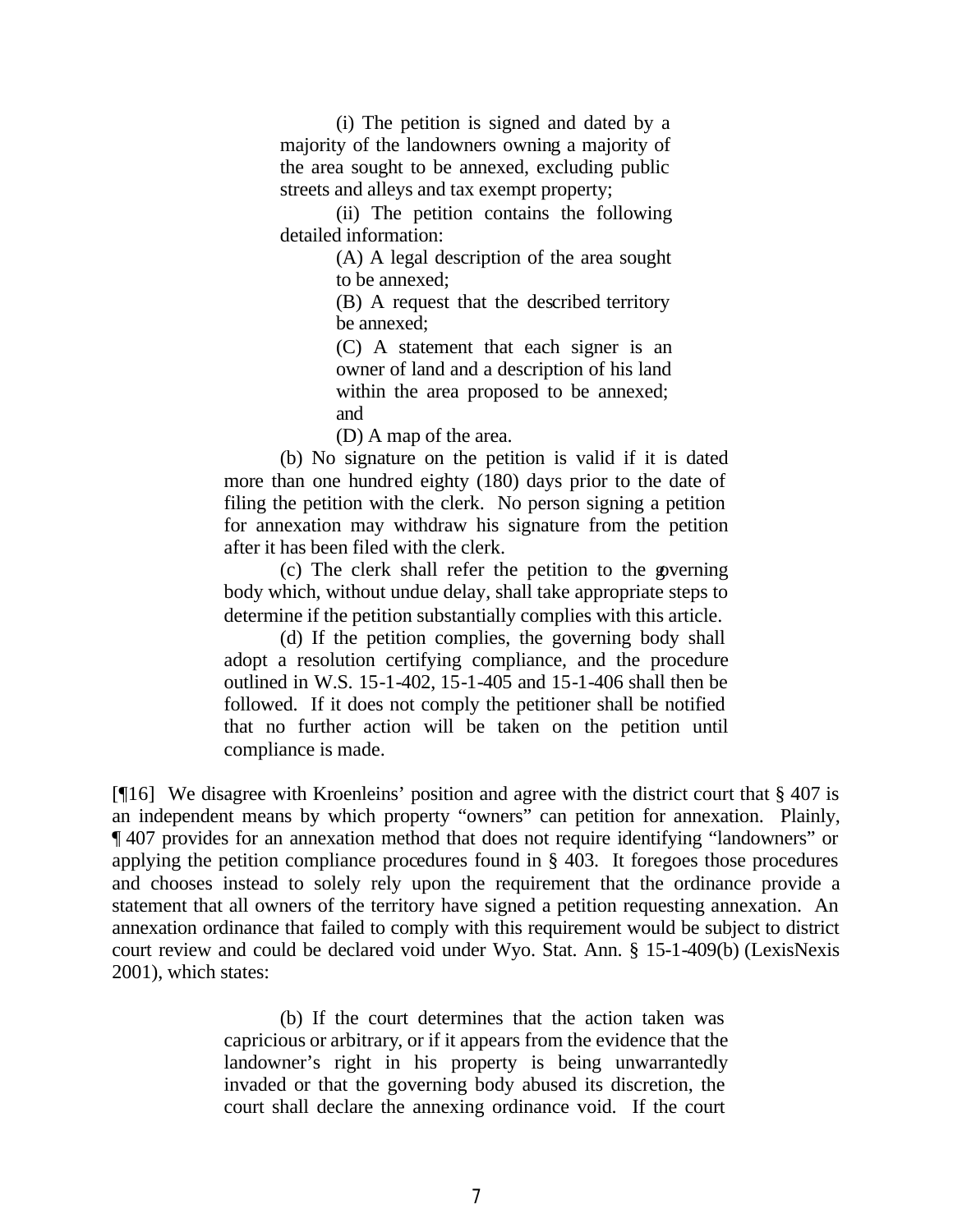determines the action of the governing body was proper and valid, it shall sustain the ordinance.

[¶17] Kroenleins do contend that the statement of ownership in the ordinance failed to comply with § 407. The ordinance stated:

> That James A. Eddington, Ronald D. Hill and Tony L. Marlatt are the owners of real property set forth below and said real property is annexed into the corporate limits of the Town of Torrington pursuant to W.S. § 15-1-407.

We agree that this statement does not say that "that all of the owners of the territory have signed a petition requesting annexation." The statutory purpose behind requiring this statement is obviously to show the governing body's jurisdiction to annex the property. Here, we will find that referencing the applicable statute substantially complies with the statutory requirement, and this variation does not require declaring the ordinance void. *See Miller v. Town of Mills,* 590 P.2d 378, 380-81 (Wyo. 1979) (failure to comply with annexation statutory requirements is not necessarily a fatal deficiency).

[¶18] Kroenleins' point, however, appears to be that the Town Council and the owners gave short shrift to the purpose behind the procedural requirements, namely, protection of the public interest. The public interest concerns are enumerated in Wyo. Stat. Ann. § 15- 1-402 with the requirement that these matters be addressed in a public hearing pursuant to Wyo. Stat. Ann. § 15-1-405. The public interest concerns were restated in the owners' petition for annexation. Section 407 waives compliance with a hearing under § 405 and parts of § 402, leaving the question whether the legislature intended that the Town Council address these § 402 concerns not specified before issuing an ordinance annexing property pursuant to §407. Providing a hearing to address the concerns enumerated in § 402 protects landowners who may object to annexation. In contrast, owners requesting annexation under § 407 do not object and, accordingly, § 407's procedures have been deliberately abbreviated. It is, therefore, entirely consistent with the purpose of § 407 that it not require further consideration of public interest concerns. That is not to say, however, that residents like Kroenleins may not seek review of the annexation proceeding on the statutory grounds that the annexation decision is arbitrary, capricious, or unreasonable. Generally, in an annexation proceeding the courts are not concerned with the wisdom or expediency of altering the boundaries of a city or town by annexation. We presume that the action taken by the governing body is reasonable, and the burden is on the resident property owner attacking the ordinance to show that such action was unreasonable. *Henderson v. City of Laramie,* 457 P.2d 498, 501 (Wyo. 1969). Kroenleins make no such showing.

[¶19] We find that the legislature deliberately stayed silent regarding addressing public interest concerns in a § 407 proceeding in order to provide the governing body with the discretion to consider these matters, but without an obligation to do so. In answer to similar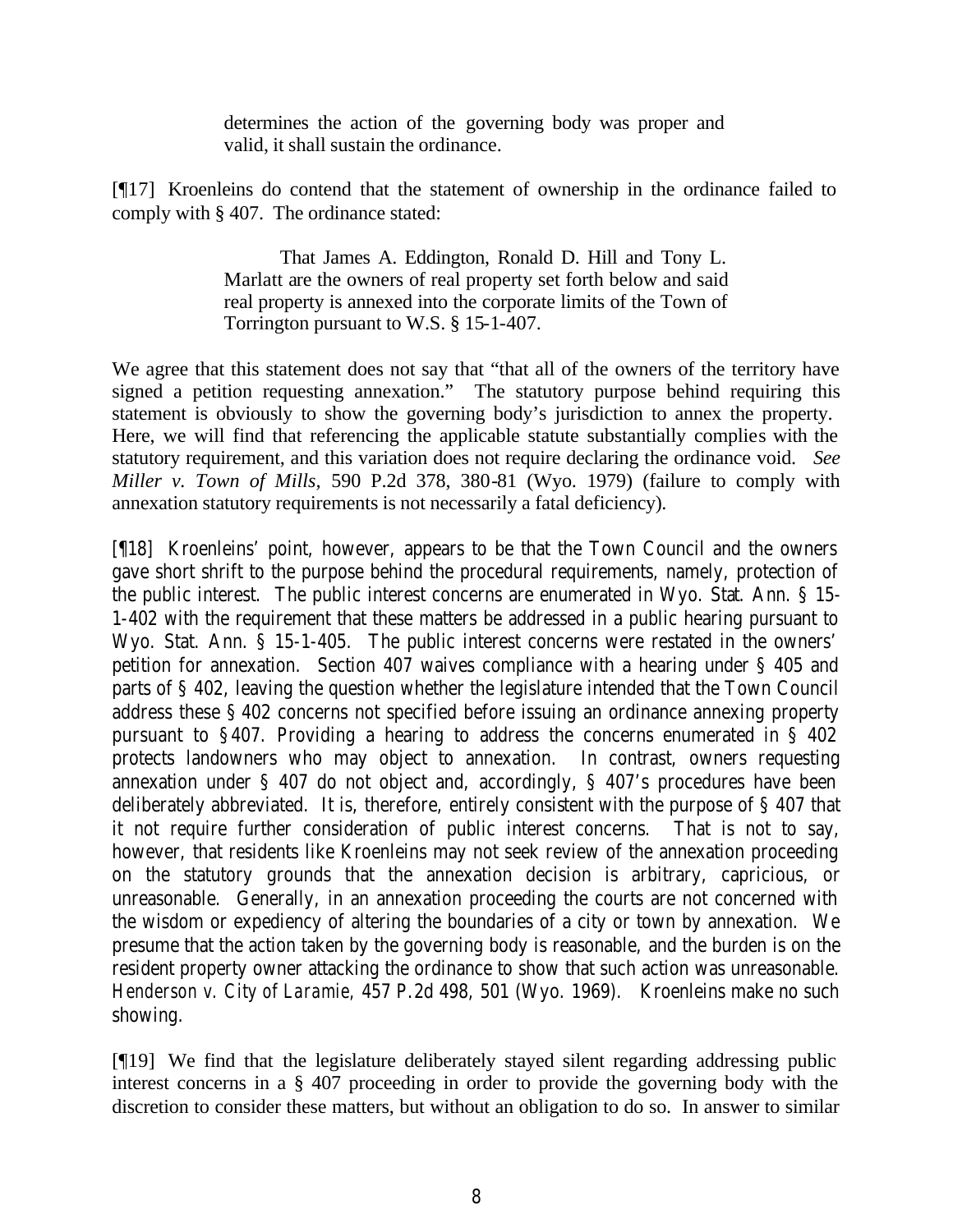arguments, we have said the well-settled rule is that "a court of equity will not interfere at the suit of a taxpayer to restrain the officers of a municipal corporation in the exercise of their discretionary power with regard to the control or disposition of the property of the municipality, in the absence of illegality, fraud, or clear abuse of their authority." *Quackenbush v. City of Cheyenne,* 52 Wyo. 146, 156-57, 70 P.2d 577, 579 (Wyo. 1937) (quoting *Seafeldt v. Astoria*, 16 P.2d 943 (Or. 1932); *Haesloop v. City Council of Charleston*, 115 S.E. 596 (S.C. 1923); 44 C.J. 1411). Presumably, the legislature justified allowing a governing body this discretion by the political risk that awaited an elected body that failed to properly consider and serve the public interest. That being so, the judicial review role is limited to determining whether, in exercising discretion, the governing body has acted capriciously or arbitrarily, the landowner's right in his property is being unwarrantedly invaded, or that the governing body abused its discretion. Wyo. Stat. Ann. § 15-1-409(b) (LexisNexis 2001). A review of whether the governing body had acted arbitrarily or capriciously would necessarily include reviewing whether the governing body's action was illegal, fraudulent, or a clear abuse of authority. *Quackenbush*, 52 Wyo. at 156-57, 70 P.2d at 579.

[¶20] Here, Kroenleins do not argue other reasons that the ordinance violated this standard. Under § 407's abbreviated procedure, we have no record that would show otherwise, and we affirm the district court's order that the ordinance is valid.

### *Statutory Restrictions upon License Holders*

[¶21] Kroenleins contend that a town attorney is prohibited from holding a liquor license by the language of Wyo. Stat. Ann. § 12-4-103(a)(ii) (LexisNexis 2001), which states:

> (a) A license or permit authorized by this title shall not be held by, issued or transferred to:

> > \* \* \* \*

(ii) Any person employed by the state or a city, town or county as a law enforcement officer or who holds office as a law enforcement officer through election[.]

Kroenleins contend that the term "law enforcement officer" intends to include a town attorney or any public official whose duties involve the enforcement of law. In its entirety, § 12-4-103 restricts holding of liquor licenses under a lengthy list of circumstances obviously carefully considered by the legislature. A town attorney is not specified although the legislature could obviously have done so. Nevertheless, we will address Kroenleins' contention.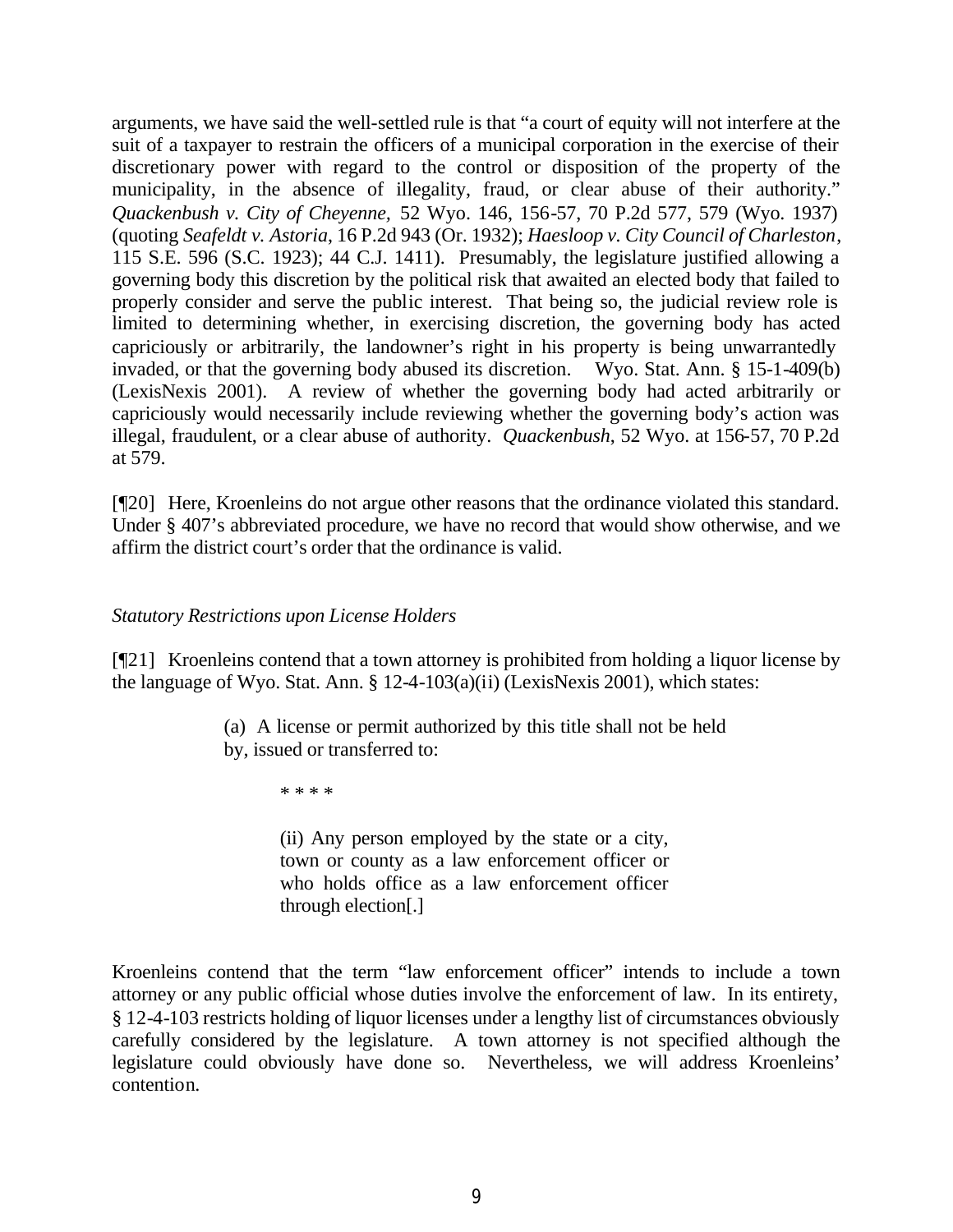[¶22] This is not the first time that we have been asked to define the term "law enforcement officer." We have previously observed that the legislature had not given the phrase "law enforcement officers" a statutory definition. *Hurst v. State*, 698 P.2d 1130, 1133 (Wyo. 1985). After determining that the plain meaning of "law enforcement officer" should be defined as a "peace officer," we found that phrase indicated a legislative intent to limit peace officers to those persons with the direct authority to make arrests or keep the peace. *Hurst* decided that parole officers were not vested with that kind of authority, and our review of the case law from other jurisdictions supported this decision. *Id.* at 1134.

[¶23] Our review of current statutes indicate that this definition remains applicable today. A prosecuting attorney does not have the power to make arrests or keep the peace. We also note that a statute governing retirement programs defines "law enforcement officer" as "any member who is a county sheriff, deputy county sheriff, municipal police officer, University of Wyoming campus police officer, jailer or dispatcher for law enforcement agencies." Wyo. Stat. Ann. § 9-3-402(a)(xviii) (LexisNexis 2001). The Controlled Substance Act defines "law enforcement officer" to mean "any sheriff, undersheriff or sheriff's deputy of any county of this state, any duly authorized municipal policeman of any city or town of this state, any member of the Wyoming highway patrol, or any special agent employed by the commissioner under this act." Wyo. Stat. Ann. § 35-7-1002(a)(xxiv) (Michie 1997).<sup>4</sup> Under these circumstances we find that our definition from *Hurst* remains applicable today, and we hold that a town attorney is not a law enforcement officer for purposes of § 12-4-103.

## *Conflict of Interest*

[¶24] In their complaint, Kroenleins alleged that Eddington "participated in the consideration of the annexation ordinance and attempted to influence the members of the Town Council," "acted for the Town Council in the review of the annexation petition," and in the "preparation and review of the annexation ordinance." They further alleged that "throughout the consideration of the liquor license application . . . Eddington remained present in his capacity as town attorney and advised the Town Council in that capacity." On appeal, Kroenleins insist that town attorney Eddington's role in this matter violated Wyo. Stat. Ann. §§ 15-1-127, 15-1-128, 6-5-106, and 16-6-118.

[¶25] In answer, the Town Council and Eddington in his official and individual capacity denied these allegations. In his deposition, Eddington stated that after full disclosure to the Town Council that he owned the property, he attended the three town council meetings discussing the annexation as town attorney and as an individual. Eddington read the annexation ordinances at the meetings, but could not remember if he had prepared the ordinance. He testified that he did not further participate in any manner. Kroenleins' record on appeal has provided the deposition of a town council member who testified that Eddington attended the meetings where the proposed ordinance was read and stated that

 <sup>4</sup> Amendments in 2001 added "any police officer of the University of Wyoming or any Wyoming community college who is a peace officer."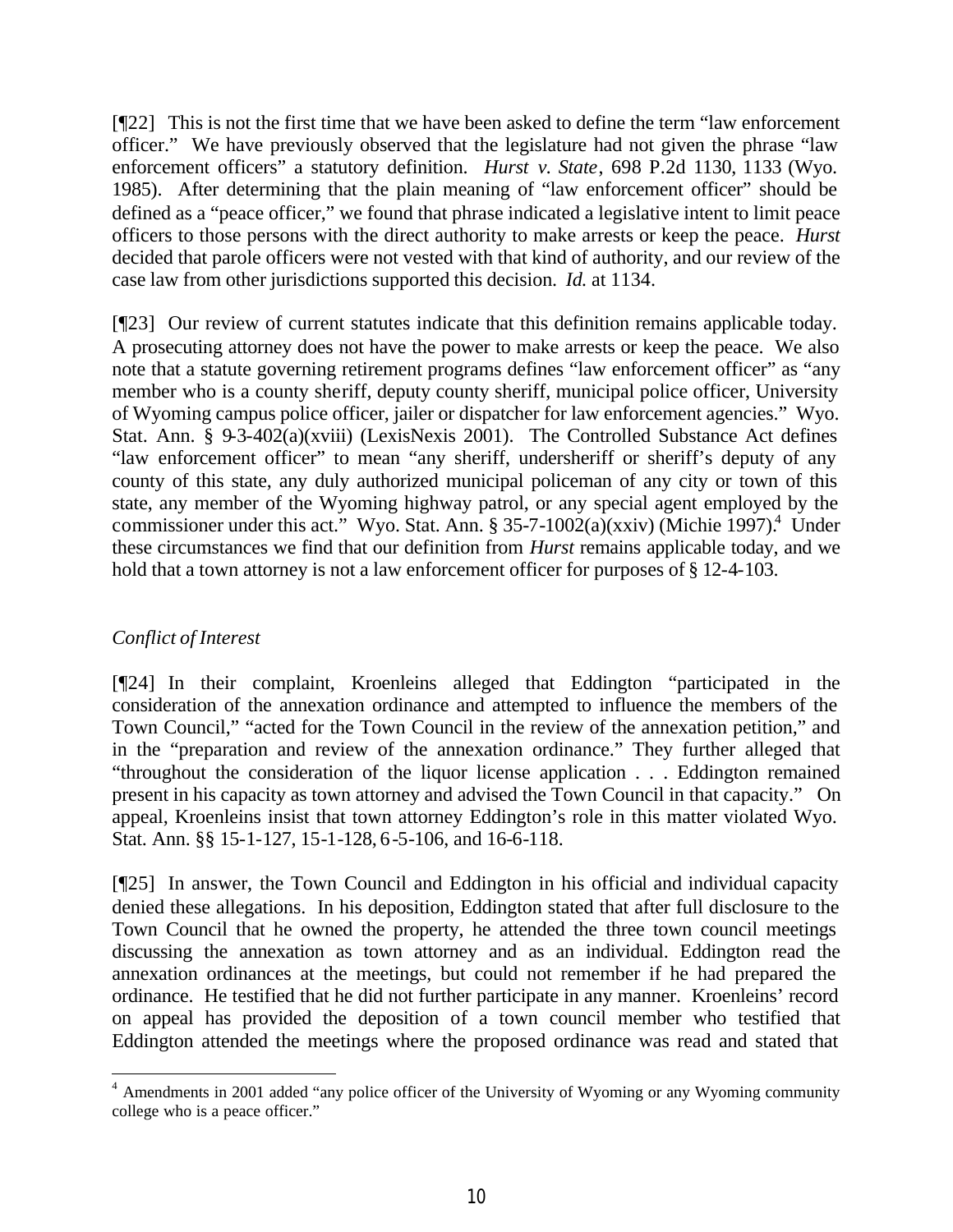because he was involved he would not comment because it would be a conflict of interest. The council member also testified that both the annexation petition and liquor license application would have been reviewed by town employees other than the town attorney, and specifically mentioned processing by building department employees and the city clerk. The town council member stated that after Eddington's disclosure, the mayor and council members discussed and agreed that the town council could seek legal representation by another attorney if necessary. The council member testified that Eddington refused to comment during consideration of the liquor license because of his conflict of interest, and that the council member did not believe that Eddington represented the town as town attorney in those matters in which he had a conflict of interest.

[¶26] The record indicates that in response to the district court's query why summary judgment should not be granted on all remaining issues, Kroenleins submitted a memorandum to the district court claiming that genuine issues of material fact existed as to whether Eddington violated statutes that they termed as laws on conflicts of interest. Kroenleins' memorandum conceded that it is unclear whether these statutes apply to a town attorney, apply to annexations or liquor licenses, or apply to Eddington's level of participation in this case. Kroenleins did not provide any statutory interpretation to the lower court or here on appeal but continue to baldly assert that Eddington's conduct violates Wyo. Stat. Ann.  $\S\S$  15-1-127, 15-1-128, and 6-5-106,<sup>5</sup> and these violations void the Town Council's actions in enacting the annexation ordinance and the issuance of the liquor license.

[¶27] Generally, these Wyoming statutes prohibit conflicts of interest by a public officer or employee on public works, contracts, or office appointments. A public officer or employee violating these statutes is subject to removal from office and criminal prosecution. Further, a violation of Wyo. Stat. Ann. § 15-1-127(a) will cause the contract to be declared null and void. For conflict of interest issues other than those arising from public works or contract and governed by statute, public policy generally prohibits identified conflicts of interest on any matter that may undermine public confidence in the integrity of public officials. *Terry v. Bender,* 300 P.2d 119, 125 (Cal. 1956). We have noted that the reason for the rule is:

> It is a well-established and salutary doctrine that he who is intrusted [sic] with the business of others cannot be allowed to make such business an object of pecuniary profit to himself. This rule does not depend on reasoning technical in its character, and is not local in its application. It is based upon principles of reason, of morality, and of public policy. It has its foundations in the very constitution of our nature, for it has authoritatively been declared that a man cannot serve two masters, and is recognized and enforced wherever a wellregulated system of jurisprudence prevails. The law will in no case permit persons who have undertaken a fiduciary character or a charge to change or invert that character by leaving it and

<sup>&</sup>lt;sup>5</sup> Kroenleins' brief does not address all statutes they had listed in their complaint.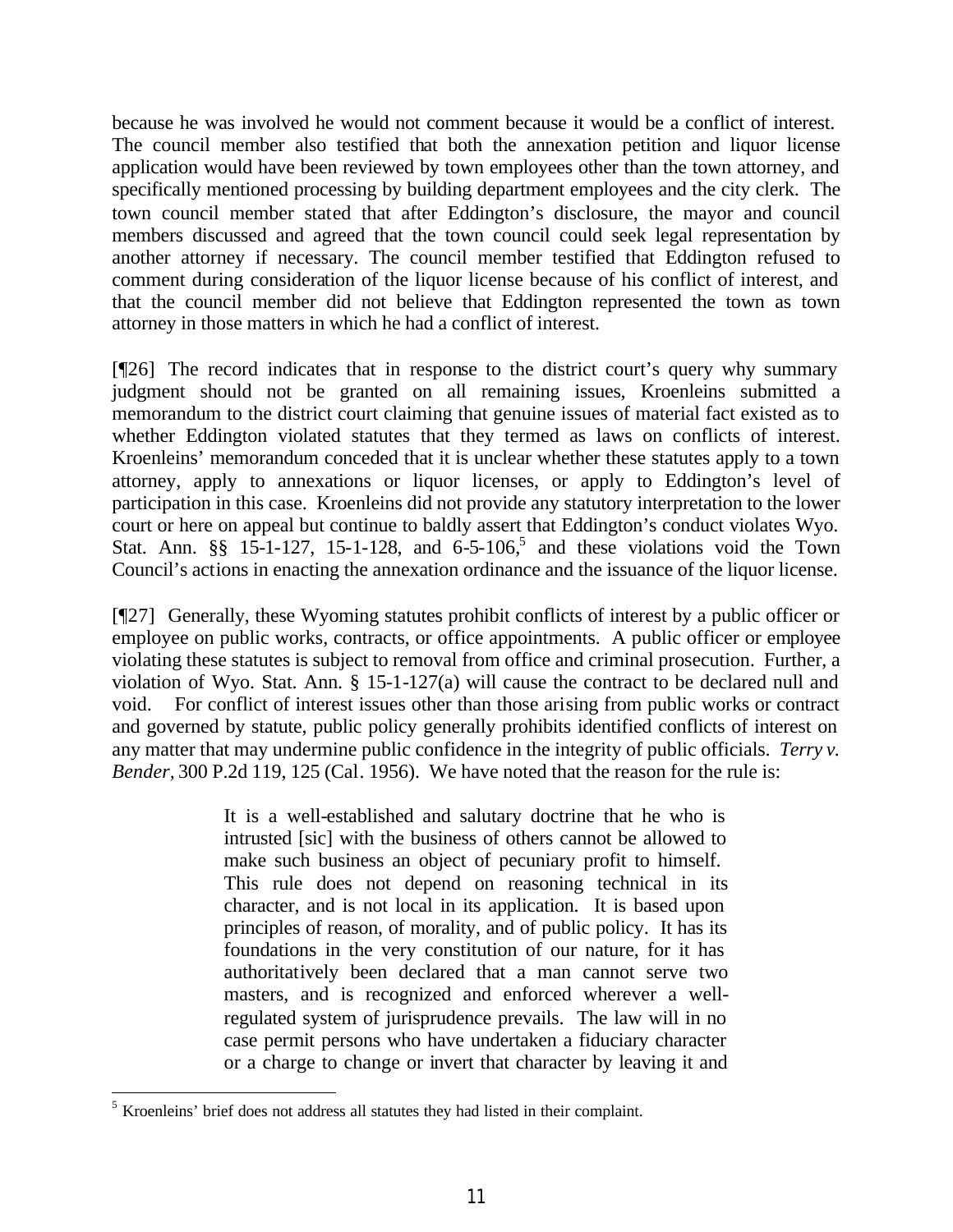acting for themselves in a business in which their character binds them to act for others. The application of the rule may in some instances appear to bear hard upon individuals who have committed no moral wrong; but it is essential to the keeping of all parties filling a fiduciary character to their duty, to preserve the rule in its integrity, and to apply it to every case which justly falls within its principle.

*Board of Comm'rs of Natrona County v. Casper Nat'l Bank,* 56 Wyo. 132, 149-50, 105 P.2d 578, 584 (Wyo. 1940) (emphasis omitted).

[¶28] We have had few occasions to address conflict issues, and our rulings are limited to finding a conflict of interest exists when a public official acts on a public contract to which he or she is a party or has a financial interest, or where the public office held is incompatible with privately held employment because as the public official, he is acting as both employer and employee. *Coyne v. State ex rel. Thomas,* 595 P.2d 970, 972-73 (Wyo. 1979); *see also Casper National Bank, supra*; *Haskins v. State ex rel. Harrington,* 516 P.2d 1171 (Wyo. 1973). In an interpretation of earlier conflict of interest statutes, we recognized that the legislature intended to identify conflicts of interests and provide the procedures and remedies that should be followed by public officials:

> If a matter in which one of the defendants has a conflicting interest comes before the board of trustees, that defendant must: (1) disclose the interest; (2) absent himself during consideration and vote on the matter; (3) not attempt to influence the parties to the matter with reference thereto; and (4) take no part in the future execution of the matter. If he fails to do so, the action taken on the matter shall be null and void, and the defendant shall be subject to criminal prosecution for which the penalty is a fine of \$100.00 to \$5,000.00. The legislature has recognized the existence of conflicts of interest and has directed the procedure and remedies applicable thereto. Accordingly, we cannot sustain the trial court in applying the remedy of quo warranto in this case on the basis of conflict of interest*.*

*Coyne,* 595 P.2d at 973. We have recognized, however, that the legislature did not intend that a person be disqualified from holding an office or position because it conflicts with other interests of that person. *Id.* As set out below, our examination of current statutes indicated that where applicable to a town attorney, no evidence shows that Eddington violated any prohibition. We then follow that discussion with an analysis of whether Eddington violated any remaining public policies not addressed by statutes. Again, we conclude that he did not.

[¶29] Section 6-5-106 makes it a misdemeanor for a public servant to request or receive any pecuniary benefit, other than lawful compensation, on any contract, or for the letting of any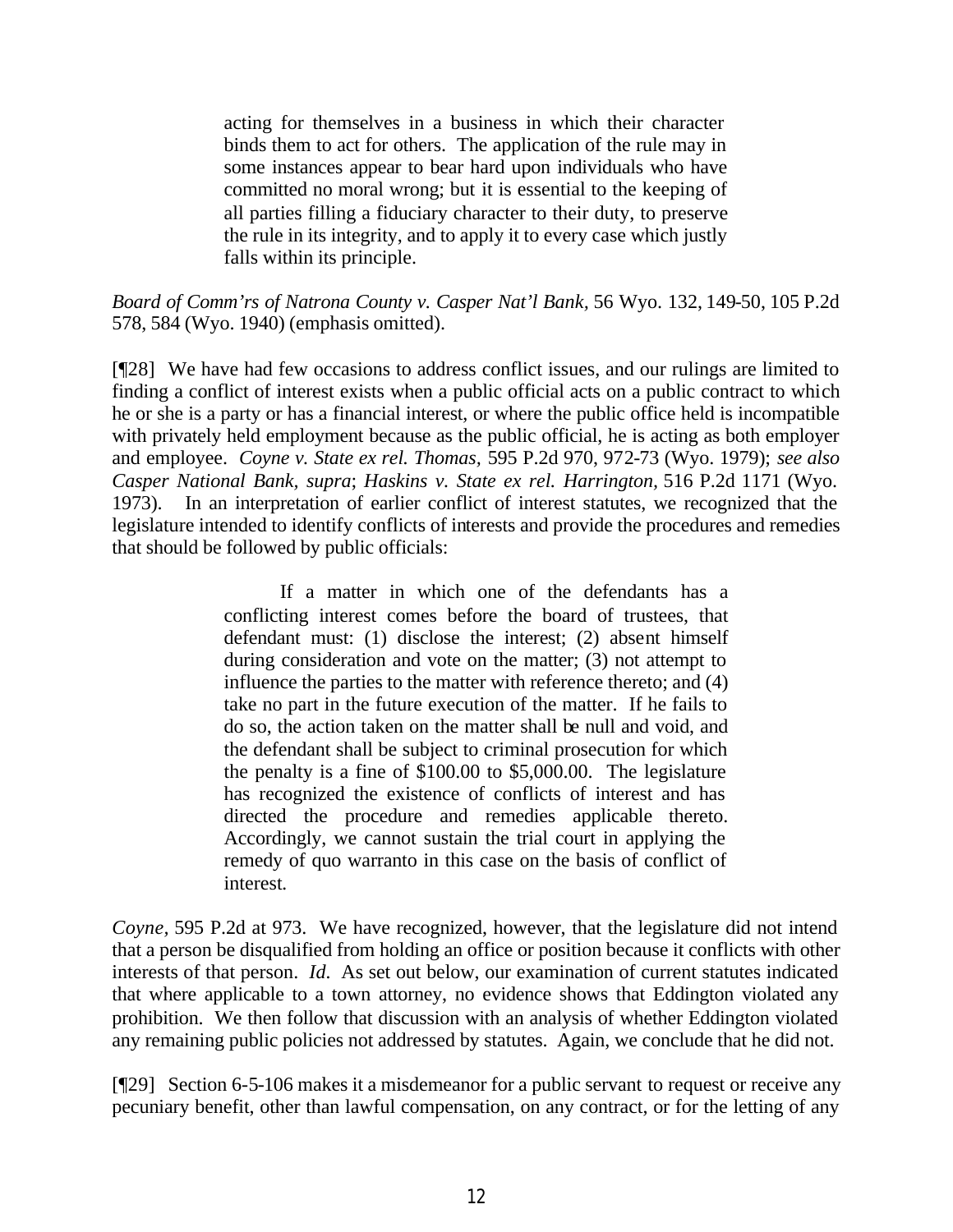contract, or making any appointment where the government employing or subject to the discretion or decisions of the public servant is concerned. Wyo. Stat. Ann. § 6-5-106(a), (c) (LexisNexis 2001). No offense is committed if the public servant "discloses the nature and extent of his pecuniary interest to all parties concerned therewith and does not participate during the considerations and vote thereon and does not attempt to influence any of the parties and does not act for the governing body with respect to the contracts or appointments." Wyo. Stat. Ann. § 6-5-106(b) (LexisNexis 2001). Kroenleins provide no argument that Eddington's actions constitute a pecuniary benefit on a contract or an appointment, nor do they argue that a violation of this statute would provide a basis for voiding the Town Council's vote. We will not further consider this issue.

[¶30] Wyo. Stat. Ann. § 15-1-128 (LexisNexis 2001) provides:

(a) No officer or employee of any city or town shall:

(i) Solicit or receive any pay, commission, money or thing of value, or derive any benefit, profit or advantage, directly or indirectly, from or by reason of any improvement, alteration or repair required by authority of the city or town, or any contract to which it is a party, except his lawful compensation as an officer or employee and except as otherwise provided in W.S. 15-1-127(b) and (c);

(ii) Solicit, accept or receive, directly or indirectly, from any public service corporation, or the owner of any public utility or franchise of the city, any pass, frank, free ticket, free service or any other favor upon terms more favorable than those granted the public generally, except that councilmen who are regularly employed by any public service corporation or owner of a public utility or franchise may receive free service or favor as is given to all other similar employees.

(b) Any officer or employee who violates this section shall be subject to removal from his position or other disciplinary action after hearing.

Section 15-1-128 specifically prohibits a public officer or employee from any direct or indirect benefit by public works or contract, and a violation will result in removal or other disciplinary action. Kroenleins did not provide the district court with argument or authority that this statutory language is intended to apply to any subject matter beyond public contracts or public works such as an annexation petition or application for liquor license, nor do they provide argument or authority to us, and we are unable to further consider the issue.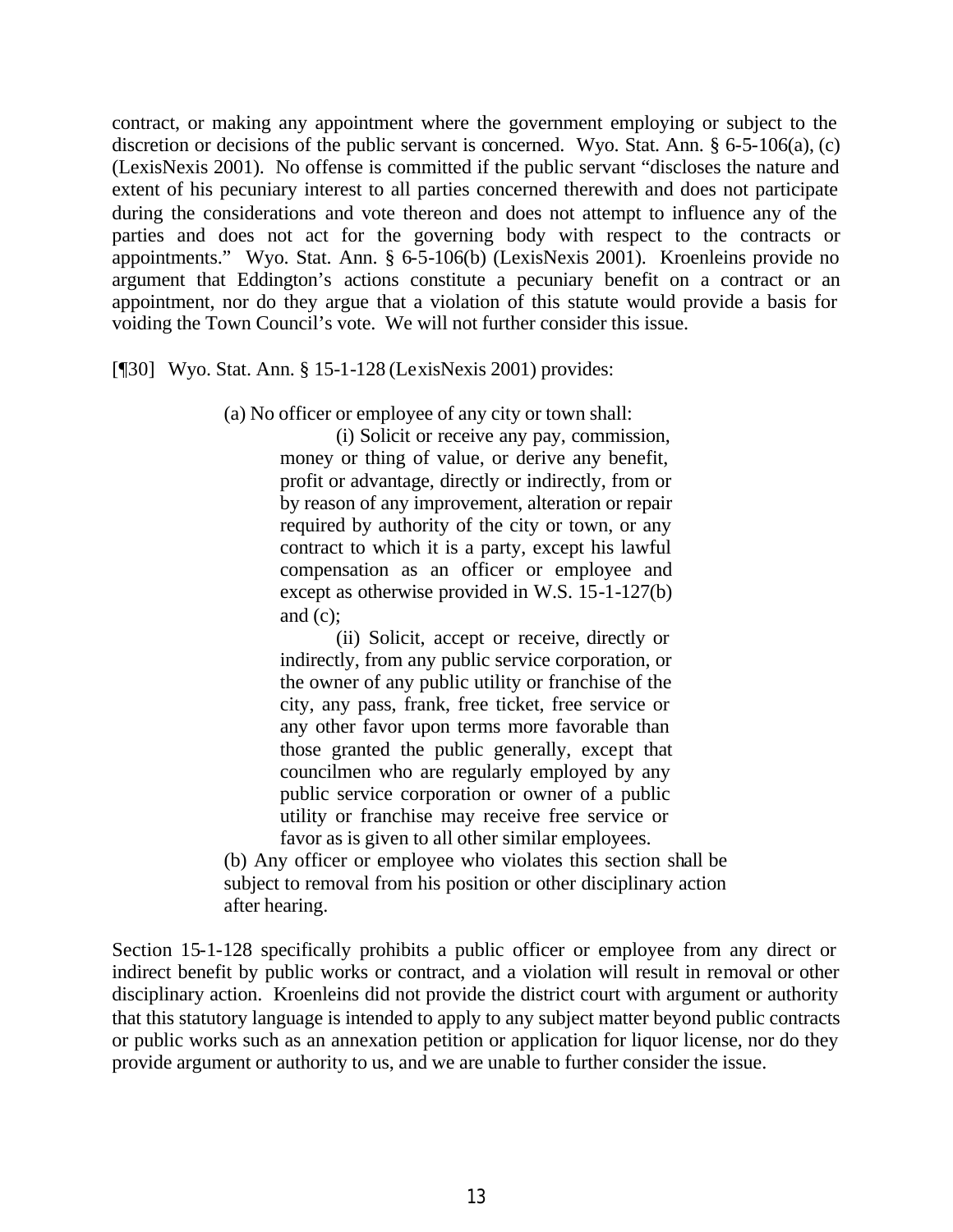[¶31] Section 15-1-127 prohibits conflicts of interest, and generally courts will find that violations of those kinds of statutes may void a governing body's legislative actions. *See Terry,* 300 P.2d at 125. Wyo. Stat. Ann. § 15-1-127 (LexisNexis 2001) (emphasis added) states:

#### **Prohibitions; interest in contracts; exception; extra pay; compensation to nonofficers; exception.**

(a) No qualified **member** of the governing body of any city or town or **any member of that qualified member's immediate family** may receive any monetary or other economic benefit from any contract to which the city or town or anyone for its benefit is a party. The obligation on the part of the city or town is void in any contract in which a monetary or other economic benefit will be received by a qualified member of the governing body or his family who does not comply with subsection (b) of this section. Any money paid on the contract may be recovered by the city or town from any persons by an action brought in the name of the city or town.

(b) Subsection (a) of this section does not apply to any qualified member of a governing body or any member of that qualified member's immediate family who may receive any monetary or other economic benefit from any contract made by the governing body if the qualified member complies with the following:

(i) The qualified member:

(A) Shall not participate in the consideration or discussion relating to the contract;

(B) Shall not attempt to influence the other members of the governing body in any way relating to the contract;

(C) Shall reveal the nature and extent of any monetary or other economic benefit he or any member of his immediate family may receive to the other members of the governing body prior to consideration of the contract;

(D) Shall not vote on the matter of granting the contract;

(E) Shall absent himself during the consideration, discussion and vote on the contract; and

(F) Shall not act, directly or indirectly, for the governing body in inspection, operation, administration or securing performance under the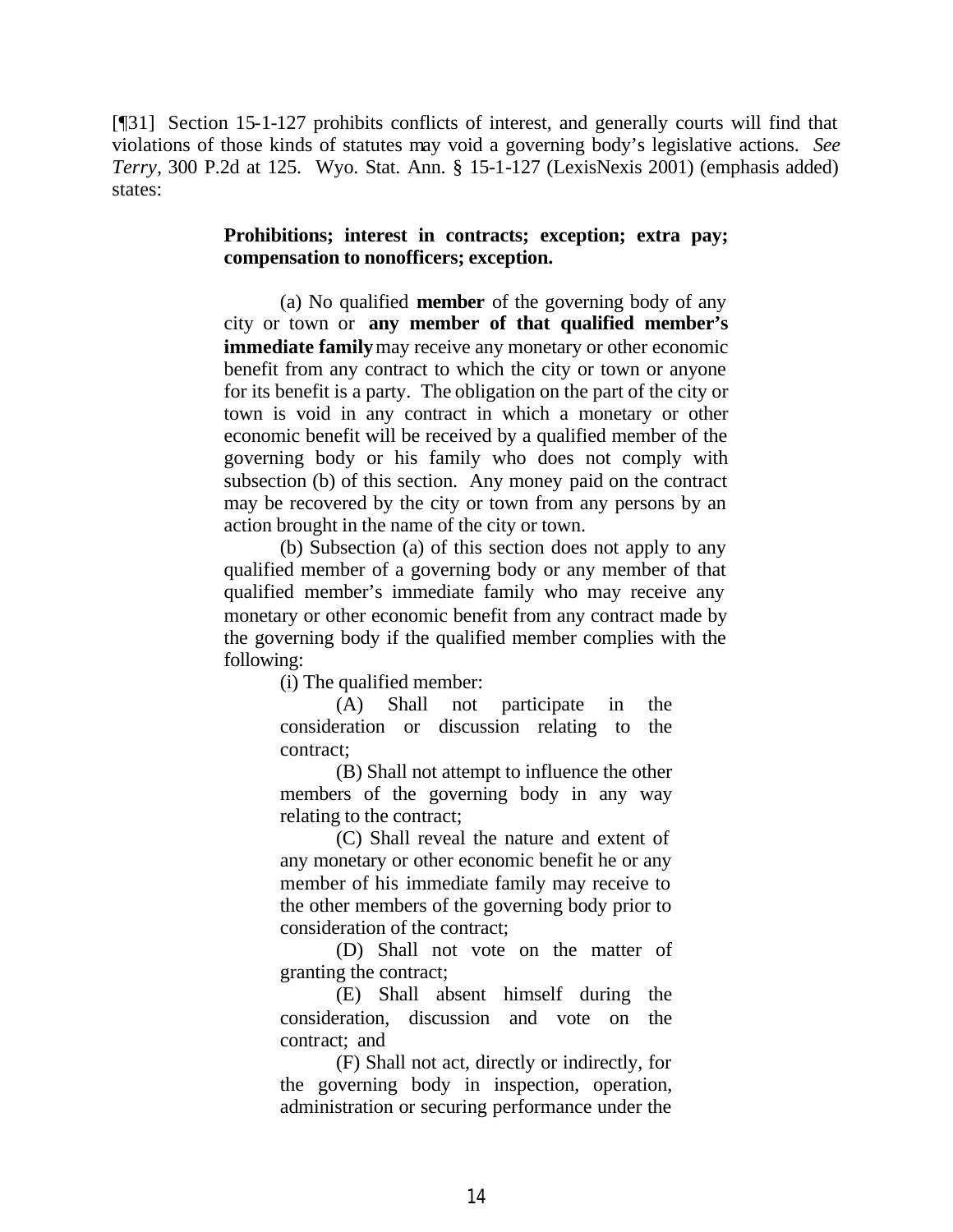contract in which he or any member of his immediate family may receive any monetary or other economic benefit.

(c) The governing body, by ordinance, shall prescribe requirements governing conflicts of interest by **any employee**  and any member of his immediate family and procedures by which any employee and any member of his immediate family may be exempt from those requirements.

(d) **No qualified member of the governing body, officer or employee** may receive any pay or perquisites from the city other than his salary for any work coming within the scope of his duties as provided by ordinance and the law. The governing body shall not pay or appropriate any money or other valuable thing to any person not a qualified member of the governing body, officer or employee for the performance of any act, service or duty which is within the proper scope of the duties of any qualified member of the governing body, officer or employee of the city or town, unless specially appropriated and ordered by a vote of three-fourths (3/4) of all members elected to the governing body.

Arguably subsections (c) and (d) would apply to a town attorney. The record on appeal does not provide the ordinances required in subsection (c). A party contending that a government action is void under this statute has the burden of proof to show the precise violation, and here, Kroenleins have failed to show any violation of subsection (c) that warrants our decision to void the annexation ordinance or issuance of the liquor license. Under subsection (d), Kroenleins provide no argument or authority that Eddington's receipt of a liquor license is included in the term "pay or perquisites other than his salary." Even assuming that it is included in the term, no argument or authority is provided showing that the liquor license was an "appropriation" that did not receive a proper vote. Under these circumstances, a review of the plain language of these statutes indicates that Eddington's petition for annexation or application of a liquor license is not a conflict of interest that requires voiding the Town Council's actions.

[¶32] Having concluded that Kroenleins have failed to show that Eddington's actions violated any statutes, we consider whether Eddington violated public policy prohibitions against conflicts of interest. We must first identify a conflict of interest, and plainly, Eddington was a public employee or officer who appeared before his employers seeking public action on his private financial interest at stake in obtaining annexation and a liquor license, which by law, only the Town Council could approve. As town attorney, Eddington's role required advising the Town Council on just these sorts of issues. Therefore, the conflict of interest would arise if he attempted to advise the Town Council on any matter for which he had a direct financial interest. Having identified a conflict of interest, we must decide if Eddington properly protected the Town Council. The evidence here indicates that Eddington fully disclosed his conflict of interest to the Town Council and did not attempt to advise them